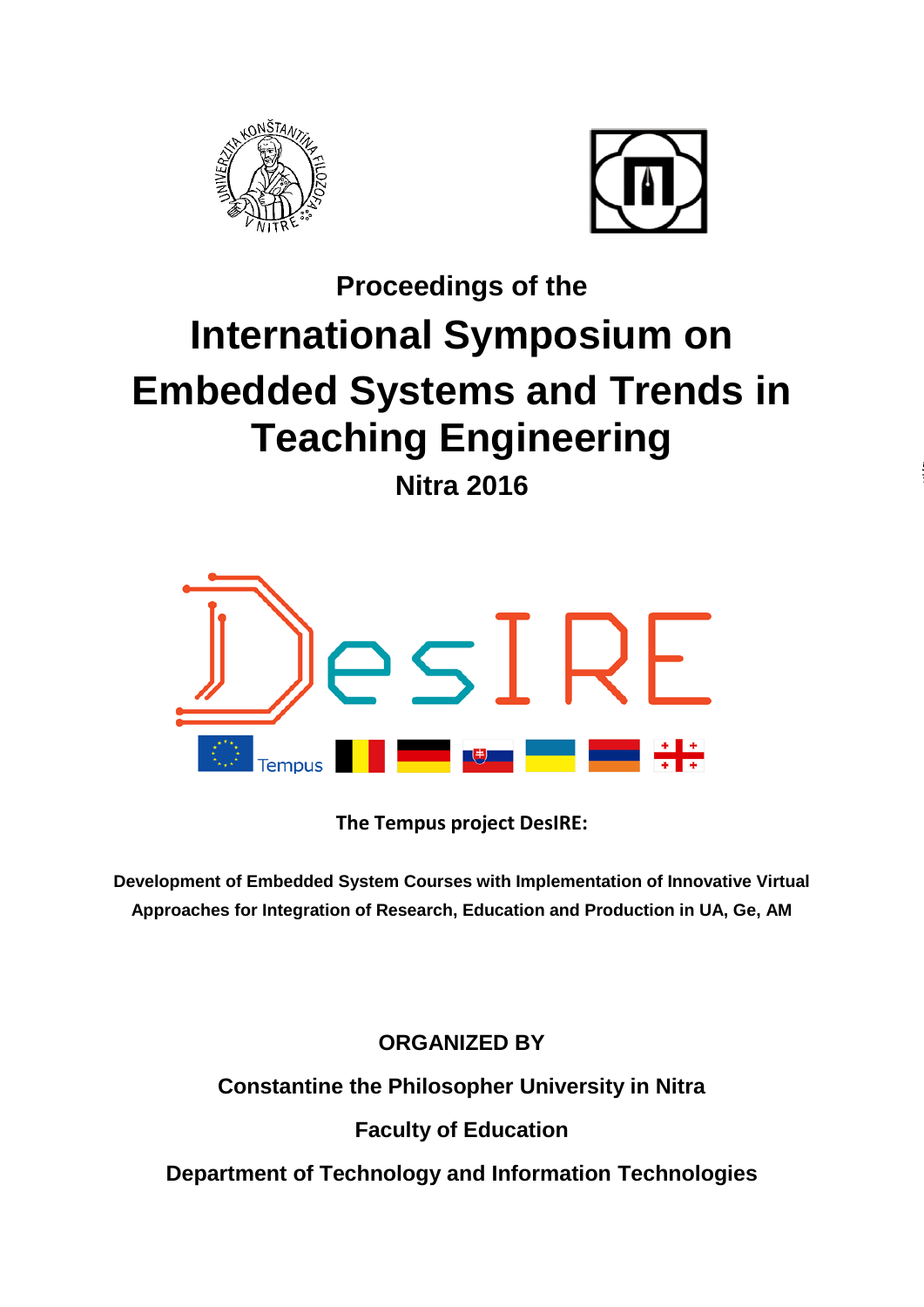This publication is supported by the European Commission within the Tempus project DesIRE no. TEMPUS-project 544091-TEMPUS-1-2013-1-BE-TEMPUS-JPCR **"**Development of Embedded System Courses with Implementation of Innovative Virtual Approaches for Integration of Research, Education and Production in UA, Ge, AM".

# **Embedded Systems and Trends in Teaching Engineering**

Editors: prof. Ing. Tomáš Kozík, DrSc., Mgr. Miroslav Šebo, PhD., doc. PhDr. Zdena Kráľová, PhD.,

Reviewers: See list inside Proceedings

Layout: prof. Ing. Tomáš Kozík, DrSc.,

Graphic design: Mgr. Peter Kuna, PhD., Mgr. Miroslav Šebo, PhD.,

Cover design: Mgr. Miroslav Šebo, PhD., prof. Ing. Tomáš Kozík, DrSc.,

The publication did not pass the language edition review of the publishing house. The authors of individual papers are responsible for technical, content and linguistic correctness.

Published: Faculty of Education of the Constantine the Philosopher University in Nitra

Dražovská cesta 4, 949 74 Nitra, Slovakia

Printed: Garmond Nitra

Unauthorized use of the work is a breach of copyright and may be subject to civil, administrative or criminal liability

First edition Nitra 2016

© Constantine the Philosopher University in Nitra, Faculty of Education, 2016 ISBN 978-80- 558-1041-6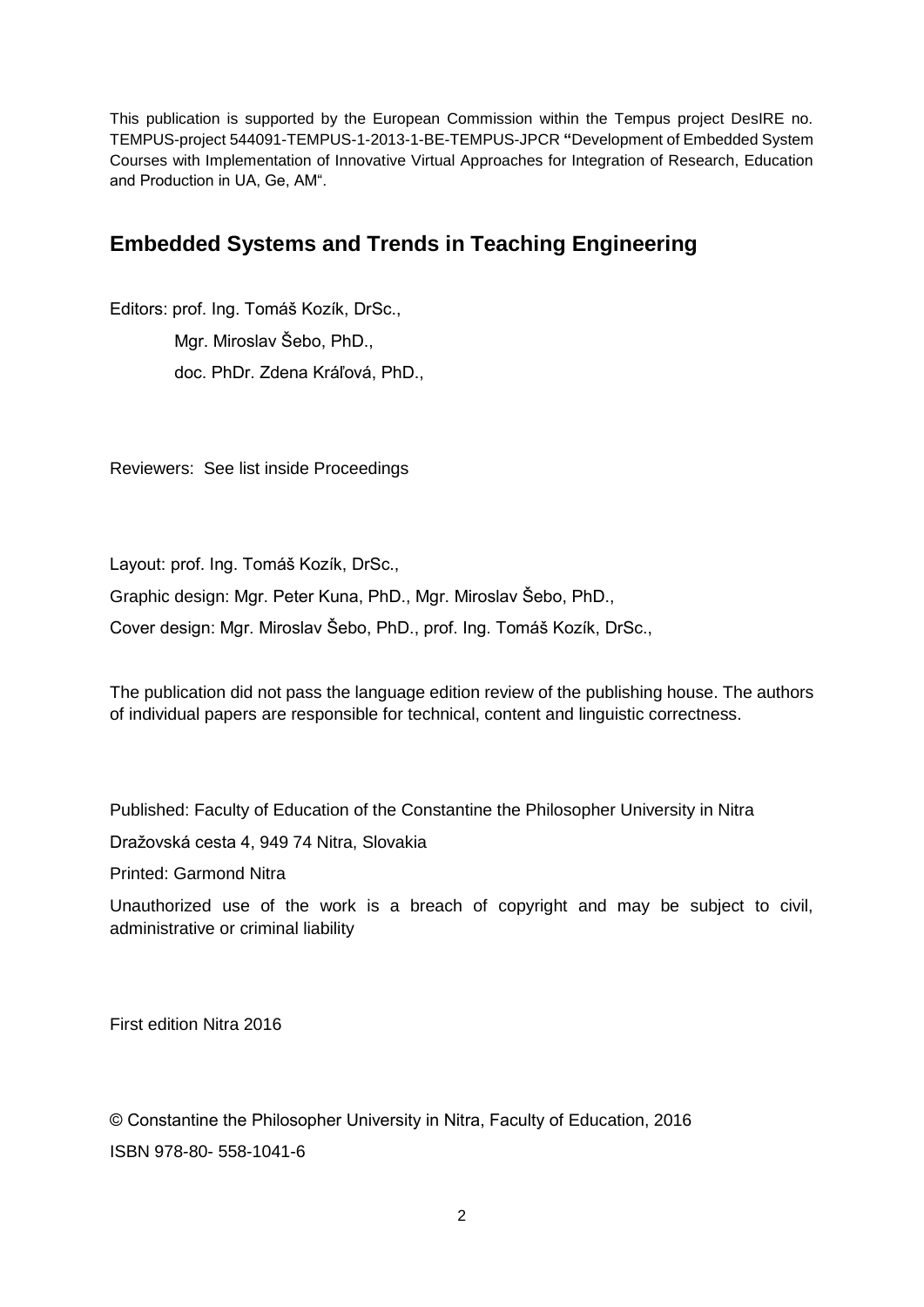**SECTION 3 - EDUCATION AND TRAINING**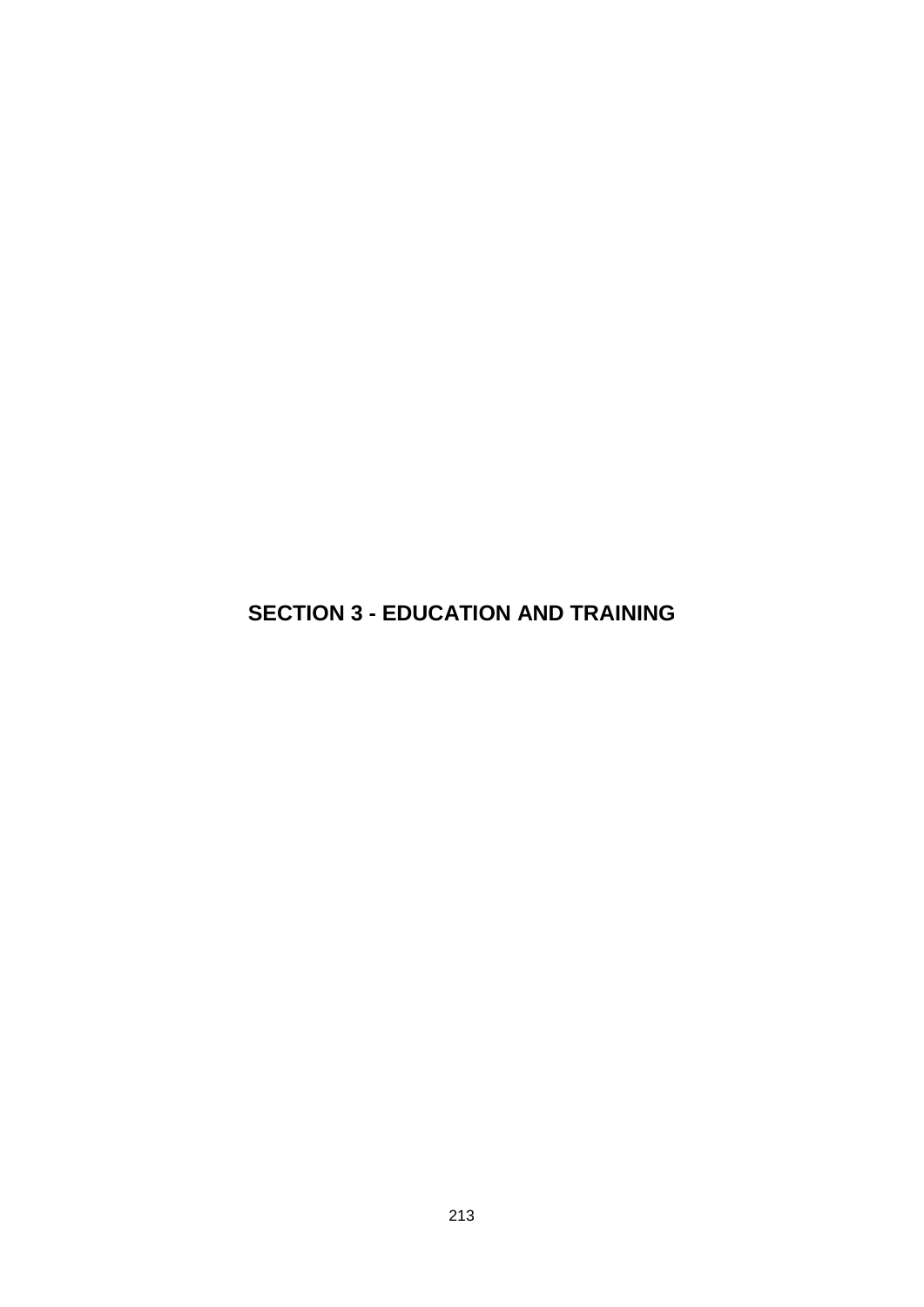

# **Implementation of "Embedded Systems" Disciplines in Computer Science Students Training**

## **Vadym Abramov, Oksana Lytvyn**

*Chair of Information Technologies and Mathematic Disciplines, Borys Grinchenko Kyiv University, Kyiv (UKRAINE)* 

*v.abramov@kubg.edu.ua; o.lytvyn@kubg.edu.ua*

## **Abstract**

This article describes an approach to teaching of embedded systems (ES) disciplines for nonengineering students using original technique to study embedded systems design, realization and testing. The approach to be effective for implementation in a classical university and include all modern ES technologies. To create the teaching technique most of existing technologies were analysed, compared and adapted to be convenient for training. Teaching technique for the cycle of "Embedded Systems" disciplines includes traditional, virtual and remote design technologies. The example of completed student project described where "smart home" prototype was made.

Keywords: embedded system, teaching, technology, project activities

## **1 INTRODUCTION**

Today the scope of ES is constantly expanding, they are widely used in consumer electronics, industrial automation, transportation, telecommunication, medical equipment, aerospace technologies and other areas. These systems will be imbued in all spheres of human activity soon. But a variety of automation tasks and solutions creates a huge number of options for ES implementation. It is a complex scientific and technical task for developer to make an optimal choice, taking into account various physical, technical and financial conditions and restrictions. Therefore, the developer is very important to be clear about the subject of design, the possible and available modern methods and means of its creating, to be able to choose or create a similar prototype, combine the knowledge of both hardware and software parts of the future product [1,2].

Therefore, one of the objectives of the "Embedded Systems" study is to familiarize students with the widest possible list of design tools and so-called semi-finished products (computing modules, libraries, peripherals, etc.) at every stage of embedded system development. Students should gain experience using them, and performing comparative analysis and conclusions on the use of each of the approaches in a particular task. In addition, since the actual specialized embedded systems may contain a readymade and original solutions in different proportions, students must learn the main template solutions of basic problems and their possible modifications.

But taking into account the growing complexity of embedded systems and methods as well as means of implementation, the existing educational and methodical ways and means require review and renewal to perform the described task [3]. The purpose of the presented work was to develop training technique for embedded computer systems designing suitable for its implementation by students at the studding of relevant courses and creating of their own projects.

## **2 TEACHING TECHNIQUE FOR DEVELOPMENT OF EMBEDDED SYSTEM**

Each developer of a real embedded system uses a limited number of their favorite or most effective methods in its field of design for simulation and debugging of hardware and software. The method also depends on the type of component base used, purpose of ES, the scope, technical and other requirements.

These production methods are not suitable for studding because they are very specialized, designed for a specific production process, production equipment, use some traditional microcontrollers and electronic components. Training techniques should provide students with basic tools at every stage of ES development. Students will take knowledge and experience of their application as well as the ability of independent comparative analysis of different approaches and selecting the most appropriate tool.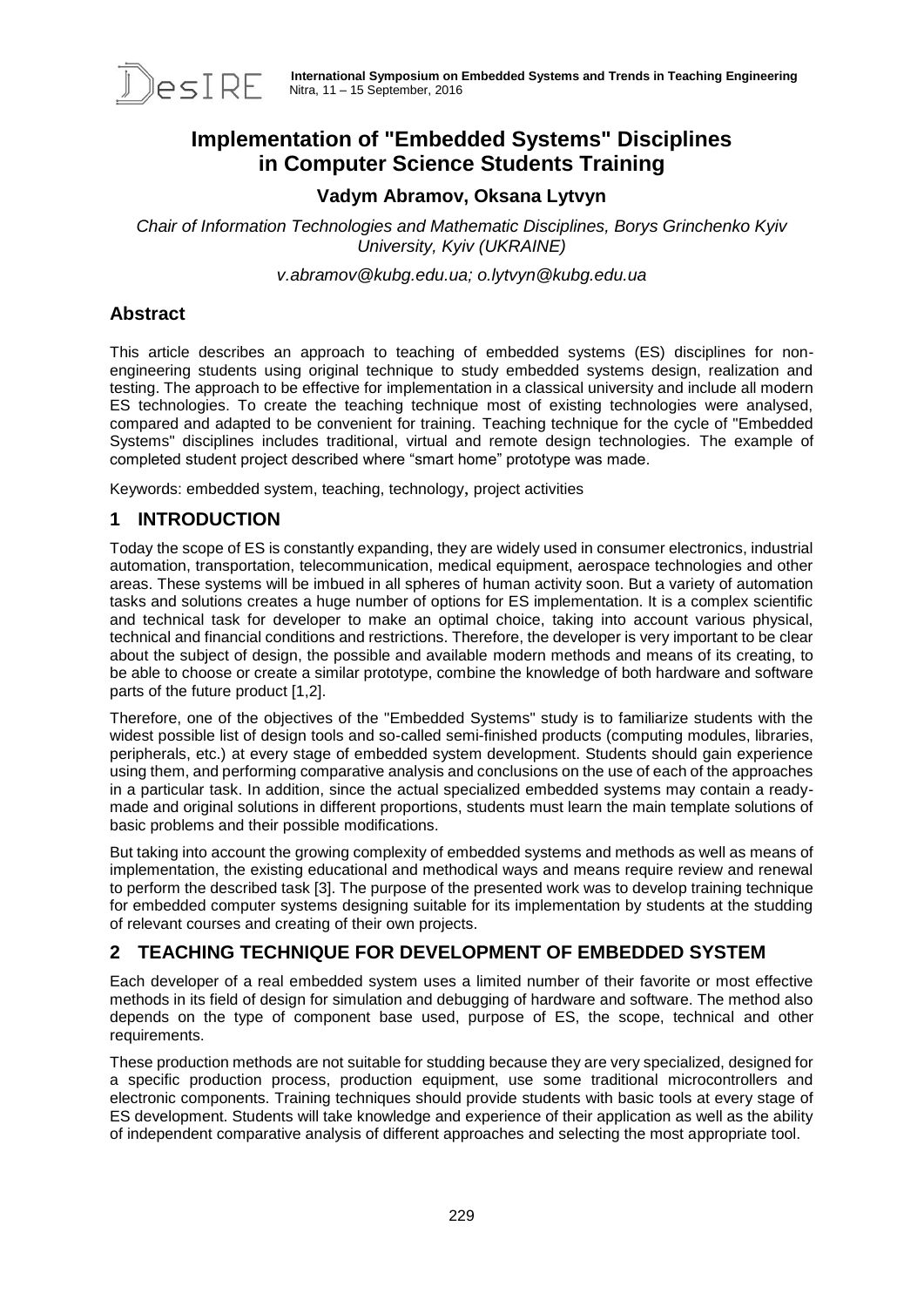We have developed a training technique of ES designing for students of non-engineering specialty. The technique characterized by simplified, most popular and non-expensive technologies and features of their applications. The stages of training technique shown in Table 1.

| <b>Stage</b>                                  | <b>Contents of stage</b>                                                                                                                                                                                                 | The task for the student                                                                                                                                                                                                                                                                                                                                   | The result of student<br>learning                                                                                                                                                                               |
|-----------------------------------------------|--------------------------------------------------------------------------------------------------------------------------------------------------------------------------------------------------------------------------|------------------------------------------------------------------------------------------------------------------------------------------------------------------------------------------------------------------------------------------------------------------------------------------------------------------------------------------------------------|-----------------------------------------------------------------------------------------------------------------------------------------------------------------------------------------------------------------|
| Preparation of<br>technical<br>specifications | a detailed description of<br>developed device functions<br>and tasks by ordinary<br>language<br>preparation of<br>specification using terms of<br>the relevant subject area                                              | study the art of active<br>communication with the<br>customer which is not always<br>understand what they need<br>and how to do it<br>introduction with concept of<br>$\overline{\phantom{0}}$<br>the specification<br>- formulate goals and<br>objectives of the device<br>study of domestic and<br>international experience on the<br>subject of project | the ability to negotiate<br>with the customer,<br>understanding of the<br>contents and rules of a<br>technical specification<br>preparation<br>willingness to study<br>scientific and technical<br>information. |
| Block diagram<br>preparation                  | the transformation of<br>functions and tasks<br>described in specification<br>into, the blocks of device,<br>designing of<br>consolidated functional<br>algorithm of device and<br>microcontroller.                      | - implement device functions<br>by standard or typical block or<br>blocks of own design.                                                                                                                                                                                                                                                                   | ability to perform design<br>of parts and assemblies in<br>accordance with the terms<br>of specification using both<br>the standard design<br>automation software and<br>self-created original<br>applications; |
| Designing of<br>schematic<br>diagram          | detailed elaboration of<br>$\mathcal{L}^{\pm}$<br>all functional blocks,<br>clarification of algorithm<br>details<br>preliminary selection of<br>$\overline{a}$<br>microcontroller and<br>components                     | - to study the structure and<br>functions of microcontroller<br>and external electronic<br>circuitry, logic circuits,<br>converters, display devices,<br>sensors, executing devices<br>and others.                                                                                                                                                         | - understanding of<br>operation of all system<br>elements and their<br>management,<br>- understanding of<br>electronic circuit operation                                                                        |
| Selecting IDE                                 | choice of programming<br>languages, debugging<br>techniques and hardware<br>platform for physical<br>modelling                                                                                                           | - familiarization with the basic<br>software (Arduino IDE, Atmel<br>Studio, Code Vision, Quartus<br>II, Proteus Design, Altium<br>Designer), their capabilities<br>and limitations,<br>- selection of appropriate for<br>the task                                                                                                                          | - knowledge of basic<br>products for the ES<br>designing and their<br>functions<br>- the ability to compare,<br>analyse and choose the<br>right tool                                                            |
| Coding of<br>software                         | coding, compiling and<br>debugging of software.                                                                                                                                                                          | - create a software for a<br>particular task,<br>- correction of errors                                                                                                                                                                                                                                                                                    | - programming skills using<br>word processing<br>environment,<br>- ability to find and fix<br>syntax and logic errors in<br>code.                                                                               |
| Simulation of<br>project                      | simulation of project with<br>viewing and editing<br>variables, code tracing,<br>step by step code<br>execution,<br>simulation with the<br>$\overline{\phantom{a}}$<br>external electronic circuit<br>signals simulation | - familiarization with the<br>principles of software<br>simulation in different<br>software,<br>- simulation of the own project<br>in chosen IDE,<br>- simulation of microcontroller<br>and external electronic circuit<br>(in Proteus, Quartus II virtual<br>on-line simulator Autodesk<br>123D)                                                          | - skills of created code<br>testing by different means                                                                                                                                                          |

#### Table 1: Main stages of training technique for embedded systems designing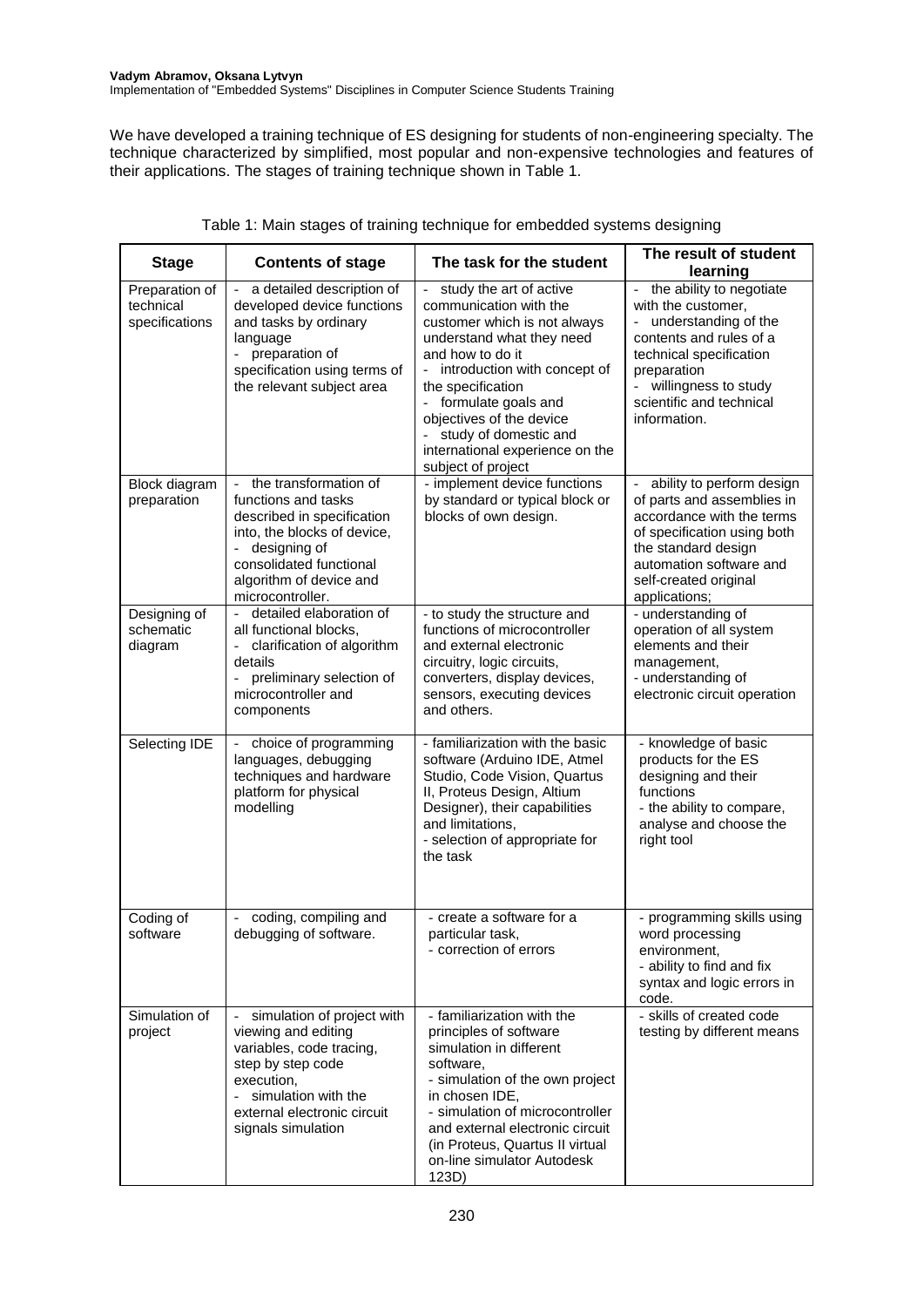

| Creating of a<br>physical<br>model of<br>device | construction of the<br>physical layout of the<br>device according to<br>specification and schemes<br>created on previous stages<br>uploading(firmware) of<br>program in memory of the<br>microcontroller.<br>hardware and software<br>setup of the device | - make a layout<br>- upload code via programmer<br>- perform system debugging                                                            | - skills and experience of<br>electronic circuits<br>designing and work with<br>interfaces and memory.                                                                       |
|-------------------------------------------------|-----------------------------------------------------------------------------------------------------------------------------------------------------------------------------------------------------------------------------------------------------------|------------------------------------------------------------------------------------------------------------------------------------------|------------------------------------------------------------------------------------------------------------------------------------------------------------------------------|
| Production<br>and<br>adjustment of<br>device    | development and<br>production of printed circuit<br>boards and assembly of<br>finished devices<br>adjustment of created<br>device for assembling<br>defects, bad contacts, short<br>circuits, faulty parts,<br>electro-magnetic<br>interference, etc.     | familiarity with printed circuit<br>board development tools<br>(Proteus, Fritzing),<br>Test hardware of device<br>using a logic analyser | - understanding of the full<br>production cycle of<br>electronic equipment<br>- ability to analyse the<br>functioning of electronic<br>circuit and diagnose it<br>condition. |
| presentation<br>of project                      | presentation of fulfilled<br>work for teacher and<br>friends.                                                                                                                                                                                             | Analysis of fulfilled work<br>Analysis of mistakes and<br>achievements<br>preparation of presentation                                    | - analysis skills of own<br>activities, including errors<br>- presentation skills of own<br>work                                                                             |

The main part of the methodology tested in practice during classes with students within disciplines "Physical processes in computer systems" and "Technology of Embedded Computer Systems", which were implemented in the 2015-2016 academic year. It was found that most problems arise when students modelling hardware in simulations including external electronic circuits and devices, as well as under adjustments of physical models and real physical devices. This is definitely the most difficult sections of the technique and the most expansive, so they should be given more attention. For example, the difficulties appear at working with simulator consisting of integrated platforms for modelling of external influences on microcontroller. Quite complex and expensive are devices for in-circuit debugging of hardware and software parts.

It is advisable to use Arduino platform [4] for simple and quick transition of students from programming to effective development of real projects. Having knowledge and skills in C programming, computer science students easily construct their own devices, which increases interest and initiative in creating their own product. The good point is that almost every sensor or module already tested by user community that enables students in a short time allocated to discipline, to get significant results. However, simplifying the process of creating embedded system platform through the use of Arduino, it is necessary to stress this point. Students must understand the depth and diversity of the developing process out of Arduino.

It should be noted that the establishment of a physical model is the most difficult stage to understand and requires expensive equipment and completely it is not always possible to do. Therefore, during training sometimes it makes sense to carry only the virtual design stage, such as using the GOLDi remote virtual lab [5, 6]. Students can remotely perform all phases of design and observe the operation of ES on a virtual and real physical object.

## **3 STUDENT PROJECT**

During studding the "Technology Embedded Computer Systems" discipline students developed working model of "smart home". The model consists of hardware and software for monitoring, control and remote management via mobile device. The model includes a local control panel; remote management via mobile phone / tablet through the Internet; intelligent algorithms for decision-making based on custom settings and monitoring results; fire safety systems, monitoring of emergencies and security with appropriate notification about incidents through Internet to defined addressee.

The hardware component of the system, and monitoring and managing developed using Arduino platform and Blynk cloud service [7].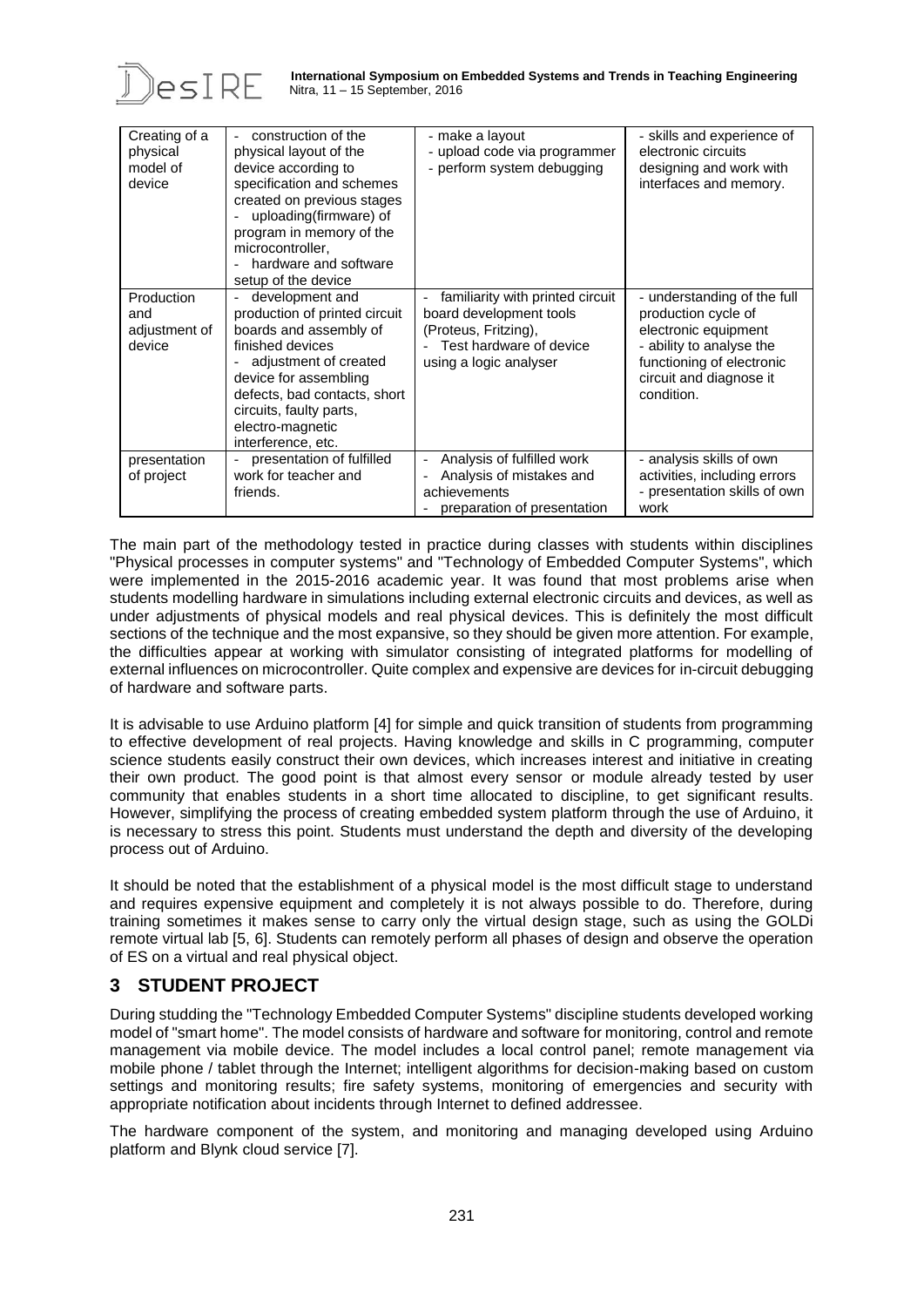Blynk cloud service allows bidirectional data transfer and provides graphical interface (GUI) for remote control of microcomputers and microcontrollers, including Arduino and Raspberry Pi. Information collected from sensors and microprocessor and connected devices controled trough GUI. GUI has a great set of "gadgets" for control and visualization: switches, sliders, LEDs, displays. Each of them has own logic and could be customized for data logging and visualization from corresponding sensors as well as for control data transmission.

Hardware and software Arduino platform selected due to availability, convenience and ease of programming language, open architecture and code, and a wide range of electronic devices of various types, including network adapters. The basis of the project is a microcontroller board Arduino Mega, connect to the Internet by ESP8266 Wi-Fi module. Popular sensors used for temperature and humidity measurements (Dallas DS18B20, DHT11) as well as an infrared motion sensor, photoresistors, servo driver motors, LEDs, relays and other components. Project designed in the Fritzing package [8], software sketch written in standard Arduino integrated development environment.

Key elements of the "smart home" monitoring and control, used in the project is shown in Figure 1. Circuit connection of the ESP8266 Wi-Fi module and LCD display of local control panel shown in Fig.2.



Figure 1: The components of "smart home" prototype: Wi-Fi Internet connection module (1), motion sensor and siren (2), temperature sensors, light and flame sensors (3,5,6), microprocessor board Arduino Mega (4) driver (7), air conditioning (11) and light (10), servo drive for garage door (8) power supply 3.3 and 5V (9), LCD display of local control panel (12), relay for heating control (13).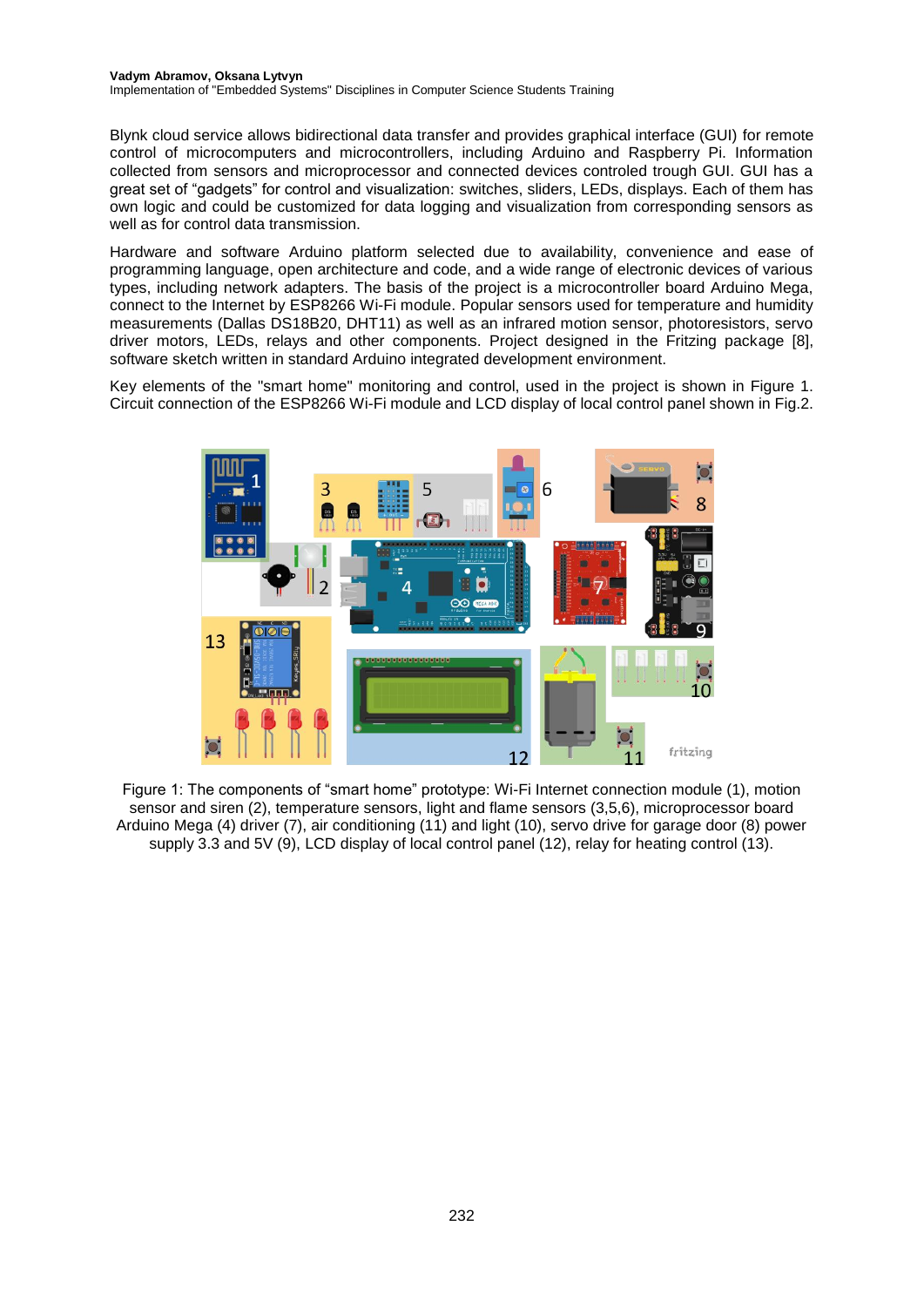

**International Symposium on Embedded Systems and Trends in Teaching Engineering**



Figure 2: Schematic diagram (a) and circuit assembly (b) LCD display and ESP8266 Wi-Fi module.

The developed prototype of monitoring and control system for "smart home" based on Blynk cloud service and Arduino platform has a very high ratio of functionality / cost / complexity of implementation (Figure 3). The chosen modular approach allows further expansion of functionality (for example, "solar power", entertainment, automatic watering of plants etc.).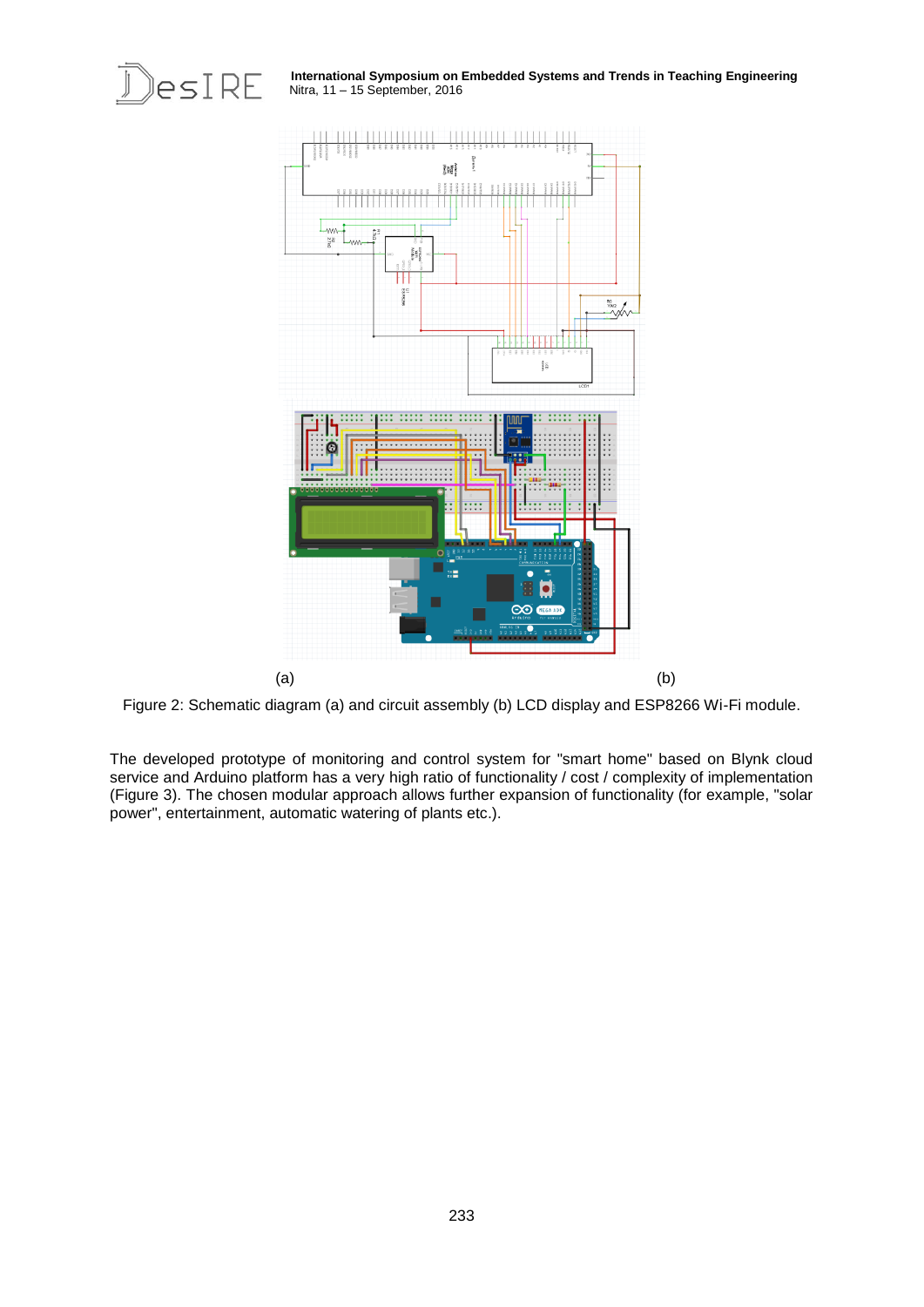Implementation of "Embedded Systems" Disciplines in Computer Science Students Training



Figure 3: Model of "smart home" with built-in monitoring and management (a), the GUI (b).

## **4 CONCLUSIONS**

In today's dynamic environment of methods, techniques, tools and technologies for embedded systems the main objective of the study is how to provide basic knowledge and skills in designing, and train students to work independently and learn to adapt to the constantly changing field of embedded systems. Despite the fact that in the described training technique we pay less attention to physical and technical aspects, it covers all stages of developing used in production, and achieves a stated goal: to develop the students' abilities and skills of designing technologies and assess the impact of software and hardware on the functionality and reliability of the device being developed.

The complexity of the subject of study predetermines implementation of the "project approach" to learning, which is used over several years and covers various disciplines. In addition, individual tasks in the developing project stimulate the most effective work of each student at all stages of project performance.

#### **Acknowledgements**

This work is also supported by the project "DesIRE - Development of Embedded System Courses with implementation of Innovative Virtual approaches for integration of Research, Education and Production in UA, GE, AM" by the European Commission within the program "Tempus", Grant No 544091- TEMPUS-1-2013-1-BE-TEMPUS -JPCR [9].

#### **References**

- [1] Field, K.: 10 skills embedded engineers need now. Available: http://www.embedded.com/electronics-news/4438618/10-skills-embedded-engineers-neednow
- [2] Kuz`min SA, Sinitsyn SV, etc: Configuration management for teaching designing embedded software (in rus.). In: XIII All-Russian conference "Teaching of information technology in the Russian Federation": Perm State National Research University, Perm, Russia, 2015. Available: http://edu.evnts.pw/materials/141/18861/
- [3] Büchner, S.: Teaching Embedded Systems in Higher Education by Visualizing Component Relations. In: X World Conference on Computers in Education, Vol. 1: Research Papers, pp. 92-100. Nicolaus Copernicus University Press, Torun, Poland, 2013. ISBN 978-83-231-3090-1
- [4] Arduino Website:<https://www.arduino.cc/>
- [5] Henke K., Ostendorff St., Wuttke H.-D., Vietzke T., Lutze Ch.: Fields of Applications for Hybrid Online Labs. In: International Journal of Online Engineering, Vol 9, 2013, pp. 20-30. ISSN: 1861- 2121.
- [6] The Grid of Online Laboratory Devices Ilmenau (GOLDi) Website: http://www.goldi-labs.net